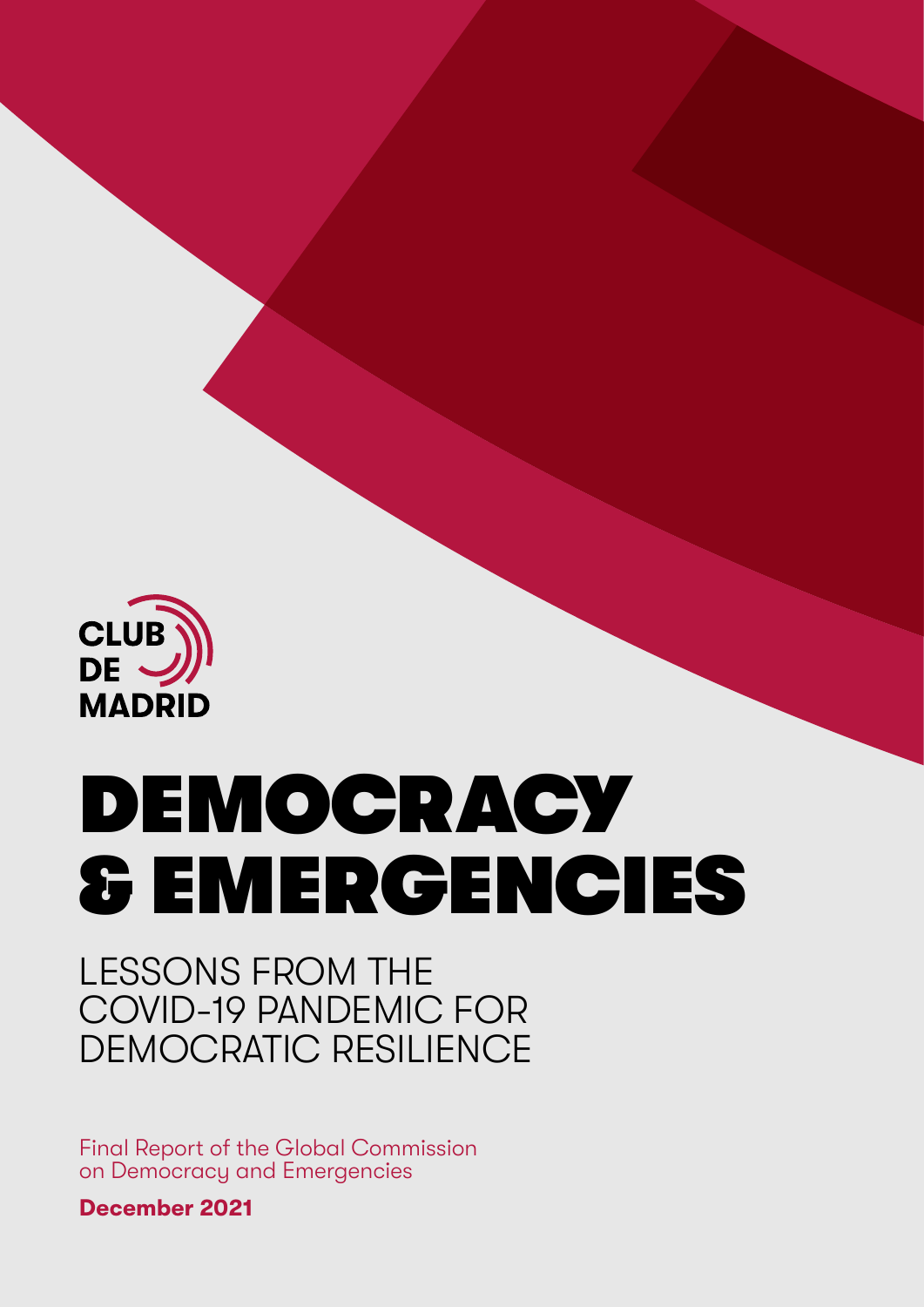## **EXECUTIVE SUMMARY**

The **COVID-19 pandemic** has been a terrible crisis for health and the economy. It has also raised many questions on governance and the ability of different political systems to handle emergencies. In democratic countries, it hit at a time of unease – a crisis of truth and trust, a crisis of representation, growing populism, polarization, and growing questions on democracy's ability to deliver effective responses to the challenges of the 21st century. The pandemic galvanized those trends, brought the weaknesses of democratic institutions, administrations and leadership in the spotlight, and at the same time spurred a rapid wave of necessary democratic innovation.

Nearly two years into the pandemic, it is incumbent on democracies to draw lessons from their experience of COVID-19 to be better prepared to face future emergencies with an effective and democratic approach. To contribute to that process, based on the unique perspective that senior political leaders can bring, Club de Madrid convened a **Global Commission on Democracy and Emergencies**, bringing together

former Heads of State and Government as well as eminent leaders from multilateral and civil society organizations from around the world, under the chairship of former Prime Minister of Belgium Yves Leterme, with former Prime Minister of Senegal Aminata Touré and Secretary-General of International IDEA Kevin Casas-Zamora as vice-chairs.

Over the course of nine months, the Global Commission held a series of work sessions, deliberations, and regional consultations aimed at identifying, on the basis of the experience of COVID-19 in democracies around the world, and taking into account the dynamic nature of the pandemic, good practices and lessons learned regarding democracies' ability to keep their democratic institutions in function; to protect fundamental rights within emergency response; to deliver services, including emergency services, inclusively to all citizens; and to respond to the crisis with the kind of leadership that will uphold citizens' trust in democracy. Three knowledge partners – International IDEA, Oxfam International, and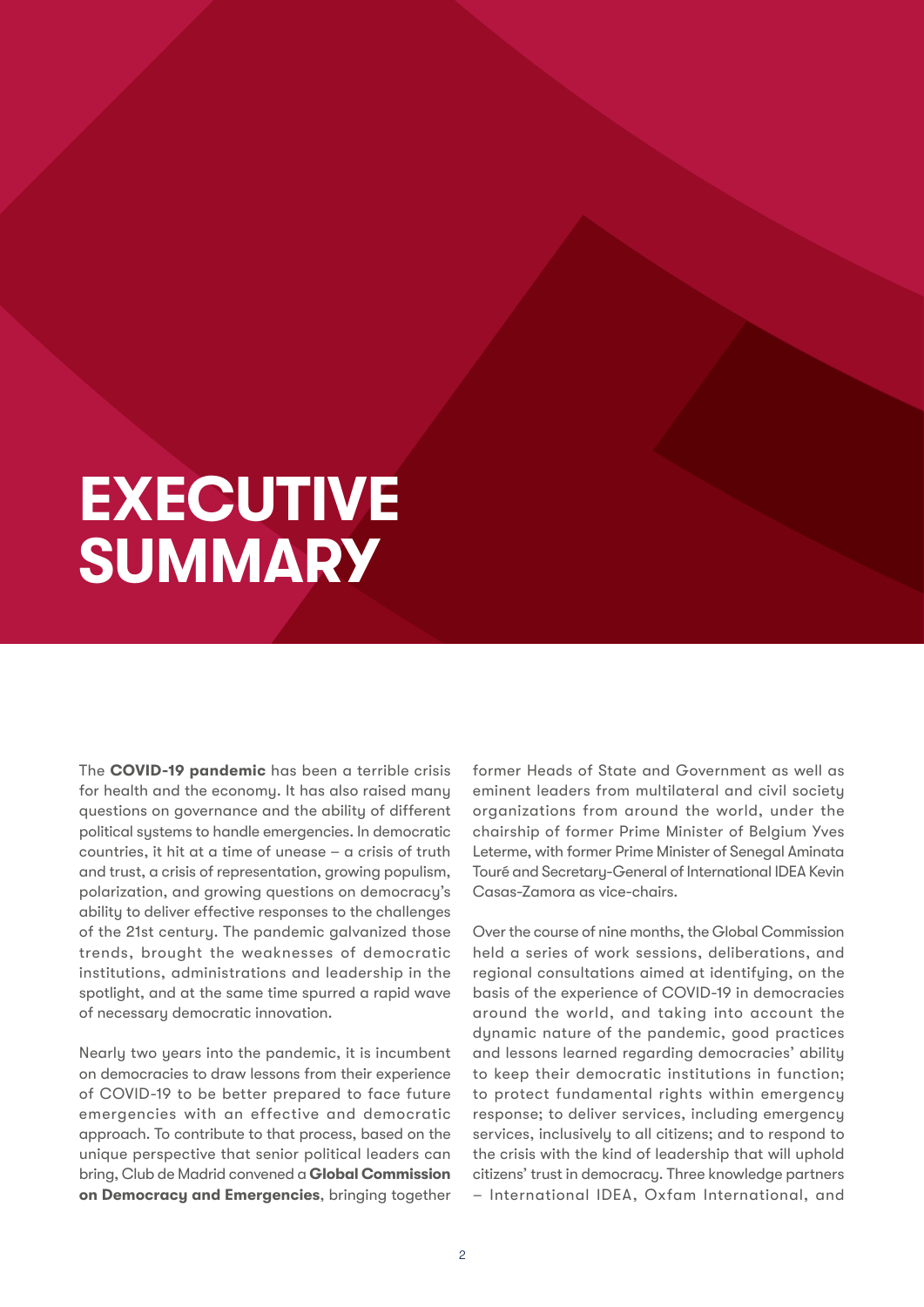Edelman – helped guide their reflections by providing data, analysis and basic frameworks for the Global Commission's recommendations.

This report presents a series of **20 recommendations**, directed at government leaders, public institutions and civil society actors around the world, to help guide their steps as they seek to put in place the conditions that will allow a more effective and more democratic response to the future emergencies that we are bound to face in coming years. As the need for protection from critical risks grows, so must democracy's ability to deliver.

Leaders must elevate **emergency preparedness** on the political agenda, as well as in civic awareness. National structures for emergency preparedness, and the reports they periodically produce, must command more attention from political leaders, institutions and citizens alike. Democratic institutions, like parliaments, courts and electoral bodies, must also have their own emergency preparedness and contingency plans. They should adopt flexible rules of procedure in case of emergencies, and embed digital technologies in their normal functioning for enhanced flexibility.

It is essential that emergency situations do not permanently tilt the **balance of powers** or damage the rule of law. Parliaments must be able to provide legislative oversight over emergency response in the very early moments of a crisis. Strengthening the role, independence and ability of courts, including Constitutional Courts, to function in an emergency is also fundamental. Parliamentary and judiciary oversight structures must assess the necessity, proportionality and constitutionality of emergency measures, to prevent executive overreach and ensure the transparency, justice, equity and gender responsiveness of emergency response.

**Countering disinformation** is critical in an emergency. Governments should fill the information space with facts and evidence, support and enable the work of responsible journalism and media, and work with social media platforms and technology experts to devise solutions, within the boundaries of freedom of expression, to stop or slow down the viralisation of harmful content. Governments must bridge the digital divide between their citizens, and improve access to digital connectivity as well as digital literacy for all.

An important pre-condition for democratic resilience during a crisis is the ability for the state to respond to citizens' needs. Learning from a pandemic that has affected the health and economic well-being of so many citizens, governments must renew their commitment to **inclusive social development**, starting with social protection and healthcare for all. The proposal for a Global Fund for Social Protection, and the UN Secretary-General's call for a World Social Summit in 2025, are critical steps in that direction. So is the adoption of effective, equity-enhancing fiscal policies and enforcement instruments to mobilize resources for inclusive social development.

**Effective leadership** in times of crisis requires the ability to navigate uncertainty. Democratic leaders must make decisions based on the best available evidence, and be transparent about what they know and what they don't know. They must act quickly and decisively; inform parliament, political parties and social actors promptly; and share simple, clear and coherent messages with the public.

They must also invest in strong, long-term **partnerships** with other stakeholders, starting with local administrations. Business alliances are also particularly suited to provide surge capacity for service delivery and foster rapid innovation in emergencies. Civil society organizations can help implement emergency responses, deliver essential services and reach out to communities from a position of proximity.

Finally, to feed a growing appetite for **civic engagement**, democratic institutions and leaders should build upon digital tools developed during the pandemic to create new, wider channels for interaction with citizens. Broader civic engagement in future emergencies will work better if the right mechanisms are already in place and embedded in the normal working of public institutions.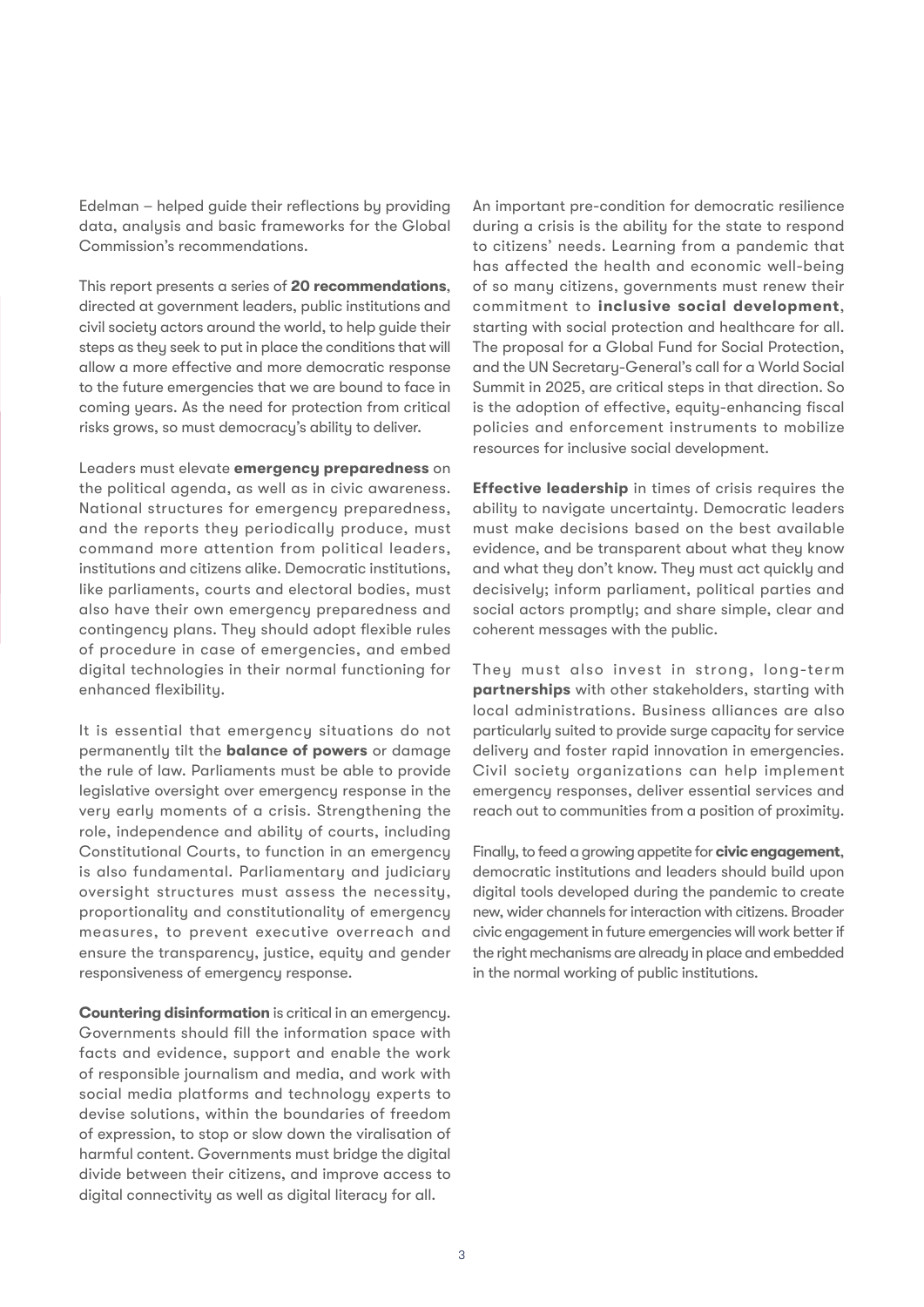## DEMOCRACY & EMERGENCIES: LESSONS FROM COVID-19 FOR DEMOCRATIC RESILIENCE RECOMMENDATIONS FROM THE GLOBAL

COMMISSION ON DEMOCRACY AND EMERGENCIES



- Expanded connectivity infrastructure and access
- Digital skills

• Global Fund for Social Protection

fiscal instruments • Effective tax collection • Fight against corruption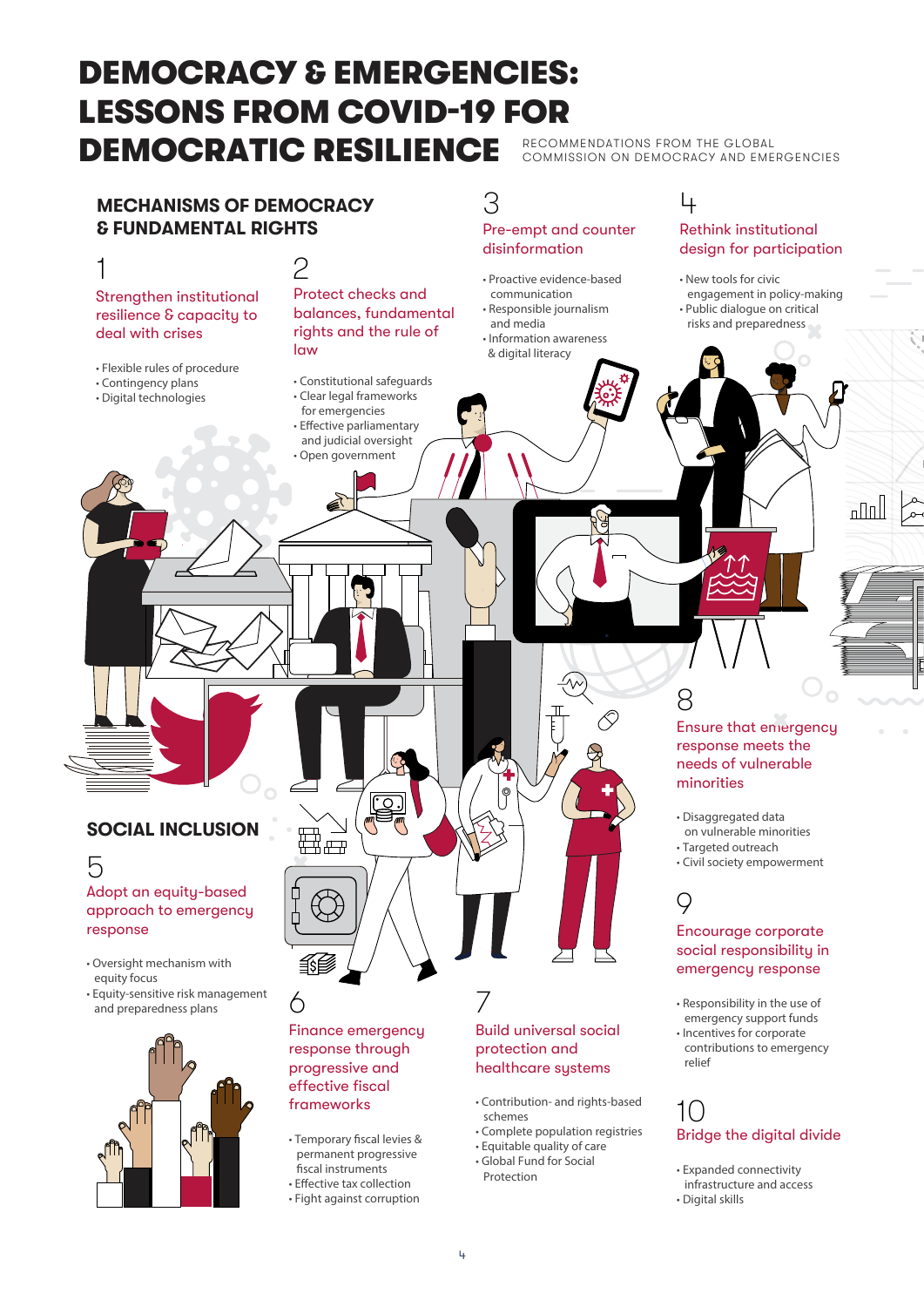#### **EFFECTIVE LEADERSHIP & DEMOCRATIC CULTURE**

## Be prepared

- 
- Increased political attention for emergency preparedness
- Coherent strategy for emergency risk management
- Clear roles for national vs local governments
- Post-hoc oversight and policy learning

#### Lead with facts and decisiveness

- Evidence-based policy-making
- Strong advisory structures
- Clear hierarchy of policy objectives
- Open consultations with parliament, opposition parties and social actors

Ó

#### Communicate with truth and empathy 11 12 13 14

- Straight talk
- Proximity communication
- Clear and consistent messaging

## Build partnerships

- Local authorities
- Businesses with transparency and due diligence
- Civil society

Open up civic space 15 16

- Limited restrictions on civic space • Consultation mechanisms
- Deliberation mechanisms

#### **EFFECTIVE DEMOCRACY THAT SERVES US ALL**

#### Include women in decision-making 17 18 19 20

- Disaggregated data on gender-differentiated risks.
- Oversight mechanism with gender focus
- Gender balance in emergency management structures

### Foster responsible citizenship

Ħ

- Clear recommendations
- on appropriate behaviour
- Community engagement
- in emergency preparedness
- 

### Include youth in decision-making

- Mechanisms for youth engagement in emergency preparedness and response • Capacity-building
- and empowerment

### Think of future generations

• Mechanism for policy scrutiny focused on long-term risks and impacts

## Work with international partners

- Democratic peer networks
- Democratic solidarity
- between countries • Multilateral institutions

5